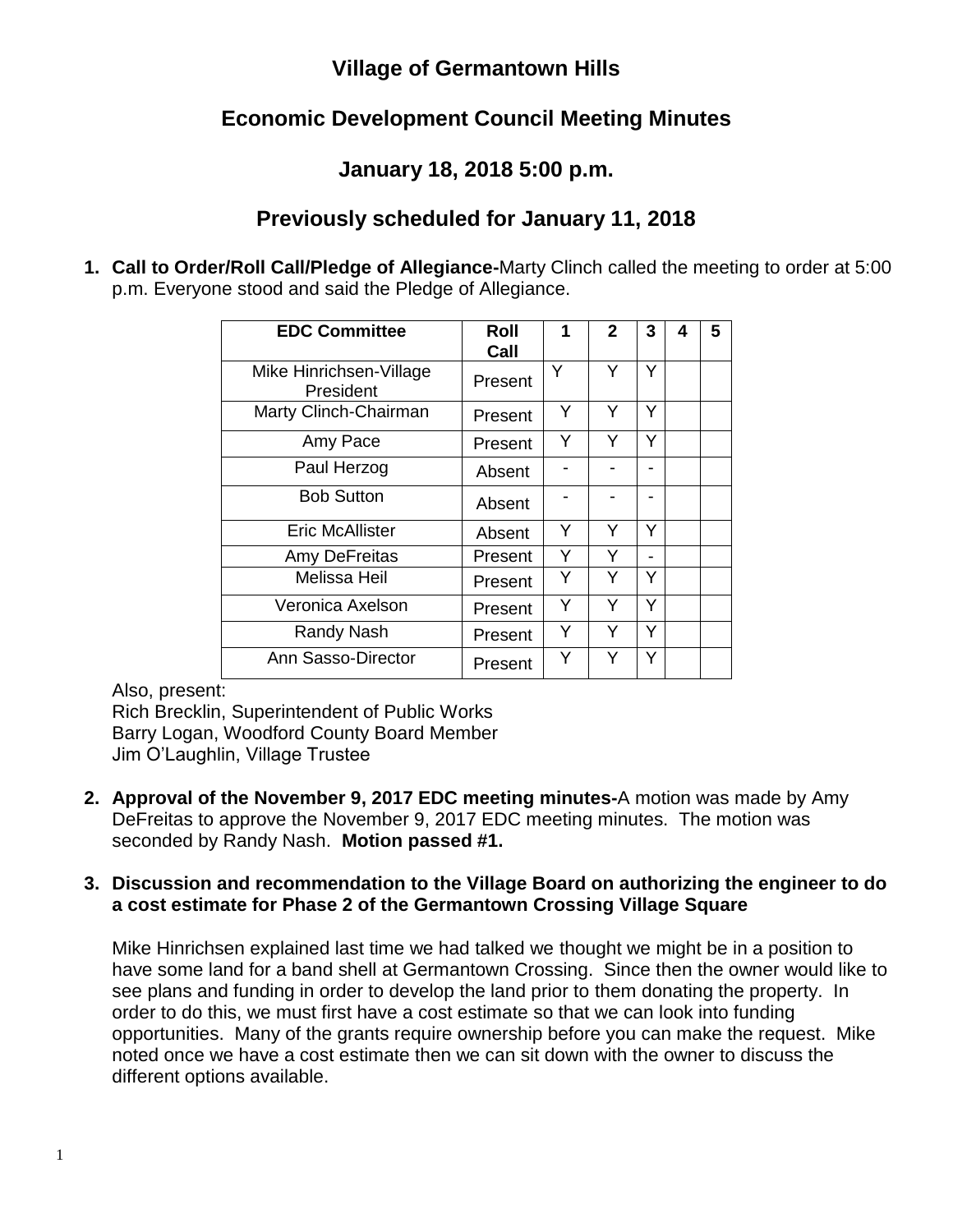A motion was made by Melissa Heil to recommend to the Village Board on authorizing the engineer to do a cost estimate for Phase 2 of the Germantown Crossing Village Square. The motion was seconded by Amy DeFreitas. **Motion passed #2.**

#### **4. Discussion and recommendation to the Village Board on how the Germantown Hills Vision should be presented on the Germantown Hills website**

Mike Hinrichsen noted after the property owner advised us of the need for the additional information part of the vision we want to share includes their property. Melissa Heil stated we may want to wait until we see if we get the ITEP grant before we put the vision out to the public. The committee agreed.

### **5. EDC Chairman/Director/Village President Reports**

Marty Clinch and Mike Hinrichsen had attended the GPEDC open house at their new office location.

Mike noted GPEDC is on the same campus as the Chamber. Chris Setti as the new CEO is a great choice and everyone is excited about the change and Chris' connectiveness to the area. Diana Hall's term is up at the end of January when Mike will take over.

Ann Sasso reported that donations to the Village are tax deductible so if someone wants to donate to a specific project we need to keep track of it separately. This may play into the plans once we start developing Germantown Crossing.

Ann noted we still have funds available for the Business Community Improvement Grant if any businesses are interested in making façade improvements.

**6. Germantown Hills Chamber of Commerce Update-**Veronica Axelson noted there was a Chamber meeting today that went very well. She thanked the Village for sponsoring it. The Chamber social is on January 24<sup>th</sup> and the pork chop event is scheduled for May  $5<sup>th</sup>$ . The next meeting will be at the Germantown Hills library.

At the Chamber meeting today, they were brainstorming for 2018 on ideas and speakers. They discussed putting out another magnet or some type of brochure or magazine. They also discussed some banner ideas as they need to be replaced.

#### **7. School Updates and upcoming events-**

Amy DeFreitas reported their board meeting tonight is being held at the new library and MTHS is now on Facebook.

#### **8. Germantown Hills Library update**

Joel Shoemaker, Library Director sent an update on the programs and what's going on with the District.

#### **9. Business round table updates/public comments-**

Amy Pace noted there would be an option to rent a band shell at some point if needed.